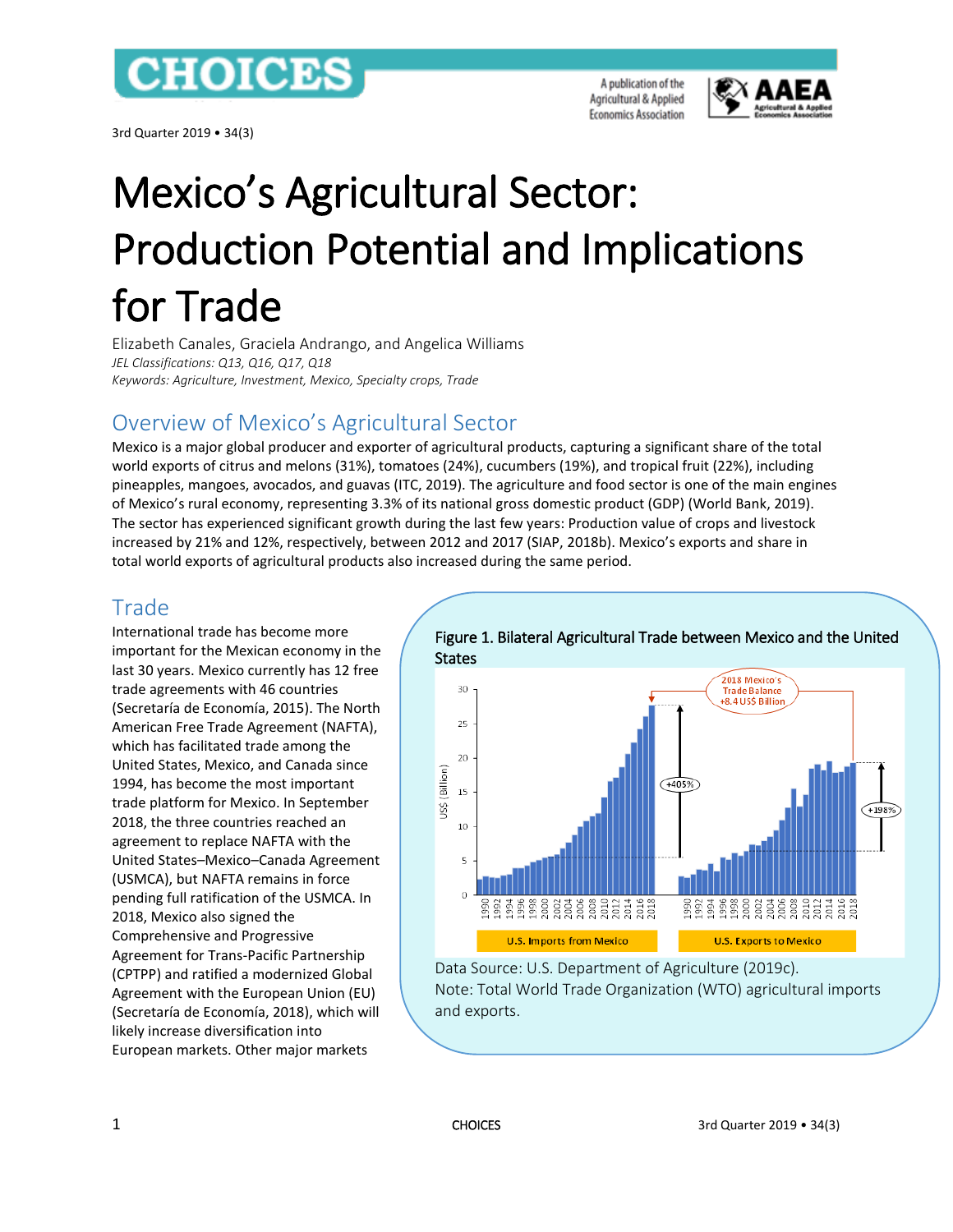with potential for Mexico include China, which has 1.3 billion consumers and a rapidly growing middle class, and Central America, with which it shares consumption habits and tastes.

#### *Trade with the United States*

Mexico's favorable climate allows for year-round fruit and vegetable production, which are exported primarily to the United States. Between 2000 and 2018, Mexico's exports of agricultural products to the United States increased by 405%, twice as fast as Mexico's imports from the United States (Figure 1). Mexico's trade balance with the United States reached a record high of US\$8 billion in 2018 (Figure 1). Exports of fruit and vegetables have been important drivers of this trade surplus.

The United States buys nearly 78% of Mexico's total agricultural exports, most of which are predominantly laborintensive crops. Similarly, the United States supplies more than 80% of Mexico's total imports of meat and cereal grains, including corn,<sup>1</sup> soybean, and wheat (Figure 2). Mexico's current agricultural trade flows are largely reliant on the United States, which increases Mexico's susceptibility to changes in the U.S. economy and more specifically—changes in U.S. trade and foreign policies.

Mexico, however, could also benefit from changes in U.S. trade policies targeting other countries. For example, the U.S. trade war with China resulted in lower U.S. agricultural imports from China during the first quarter of 2019.<sup>2</sup> During the same period, imports from Mexico increased. If higher tariffs continue to be imposed on selected





[Data Source: UN Comtrade Database \(2018\). U.S. and Mexico bilateral trade.](http://www.choicesmagazine.org/UserFiles/image/CanalesFigure22.0.png) Note: Authors' own calculations from total export and import value data in 2018: vegetables (HS 07), fruit (HS 08), live animals (HS 01), meat (HS 02), and cereals (HS 10).



 $1$  Ahmed (2018) argues that U.S. exports of white corn (mostly for human consumption) to Mexico have negatively affected Mexican producers, while U.S. exports of yellow corn have benefited the development of the livestock sector.

 $\overline{a}$ 

<sup>2</sup> CHOICES 3rd Quarter 2019 • 34(3) <sup>2</sup> Monthly imports of agricultural products from China and Mexico from U.S. Department of Agriculture, Foreign Agricultural Service, Global Agricultural Trade System: [https://apps.fas.usda.gov/gats/ExpressQuery1.aspx.](https://apps.fas.usda.gov/gats/ExpressQuery1.aspx)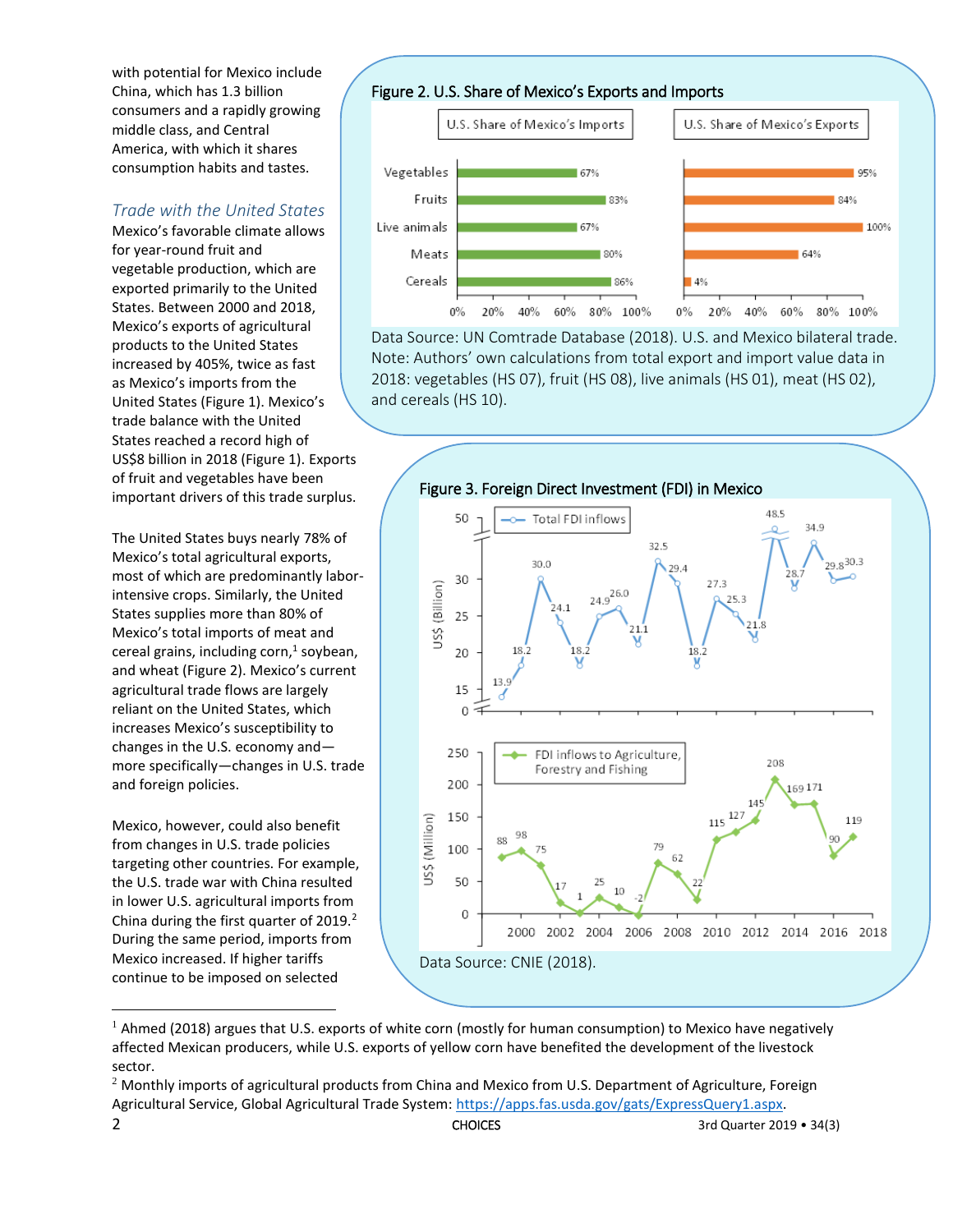Chinese agricultural products, Mexico could potentially benefit through trade and investment diversion (Gantz, 2019).

### Investment

Mexico has attracted international agricultural industries seeking its favorable weather, inexpensive labor, and favorable location relative to major global markets. NAFTA and other trade agreements have facilitated an influx of foreign direct investment (FDI) from international businesses, of which the United States represents the main source (CNIE, 2018). FDI from the United States has been largely propelled by friendly foreign investment provisions under NAFTA. Similar provisions are expected to be maintained under the new proposed USMCA (U.S. Department of Agriculture, 2019e). FDI has been a noteworthy generator of export activity, with a contribution to exports of approximately 29% (UNCTAD, 2018).<sup>3</sup> FDI in the agricultural sector represents less than 1% of total inflow; despite some year-to-year fluctuations, FDI has increased during the last decade (Figure 3).

Political changes and uncertainty regarding United States–Mexico trade and tariffs could inhibit future FDI inflows. To counter this uncertainty, Mexico was the first country to ratify the USMCA in June 2019. The U.S. Congress is expected to vote on the agreement in the next few months. On the other hand, uncertainty regarding trade relationships with China could also benefit Mexico as businesses seek lower tariffs and shipping costs. Some news reports suggest businesses have entertained the possibility of relocating to Mexico as an alternative to China while observing how trade issues and negotiations evolve (Townsend and Martin, 2019).

#### *Government Support*

The Mexican government has made major investments in the agricultural sector. Through the Mexican Ministry of Agriculture, Livestock, Rural Development, Fishing and Food (SAGARPA), the government provides producer support (PS) to promote the competitiveness of the agricultural sector through a variety of programs (Wu et al., 2018). Annual PS averaged US\$6.3 billion from 2000 to 2017, with a slight decline observed over the last three years (Figure 4). PS relative to the country's gross farm receipts (GFR) has trended downward (Figure 4). When compared with the United States, Mexico's PS as a share of GFR has been slightly higher during most of the years observed in Figure 4, demonstrating Mexico's commitment to supporting its agricultural sector, which, while only a small share of the total economy, is of great importance to the country.

[Figure 4. Producer Support Estimates \(PSE\) and PSE as a Share of](http://www.choicesmagazine.org/UserFiles/image/CanalesFigure42.0.png)  Gross Farm Receipts (GFR) in Mexico and the United States



Currently, two combined programs—the Programa de Fomento a la Agricultura

(Agriculture Promotion Program) and the Programa de Productividad y Competitividad Agroalimentaria (Agri-Food Productivity and Competitiveness Program)—provide incentives to promote the competitiveness of agriculture and food value chains through various program components (SADER, 2019). In general, these incentives are geared toward increasing the infrastructure capacity of the sector. For example, in 2019, the component of the program to increase capital investment in the agricultural sector has covered up to 50% of the investment cost (for up to

 $\overline{\phantom{a}}$ 

 $3$  Measured as the share of foreign value added in exports.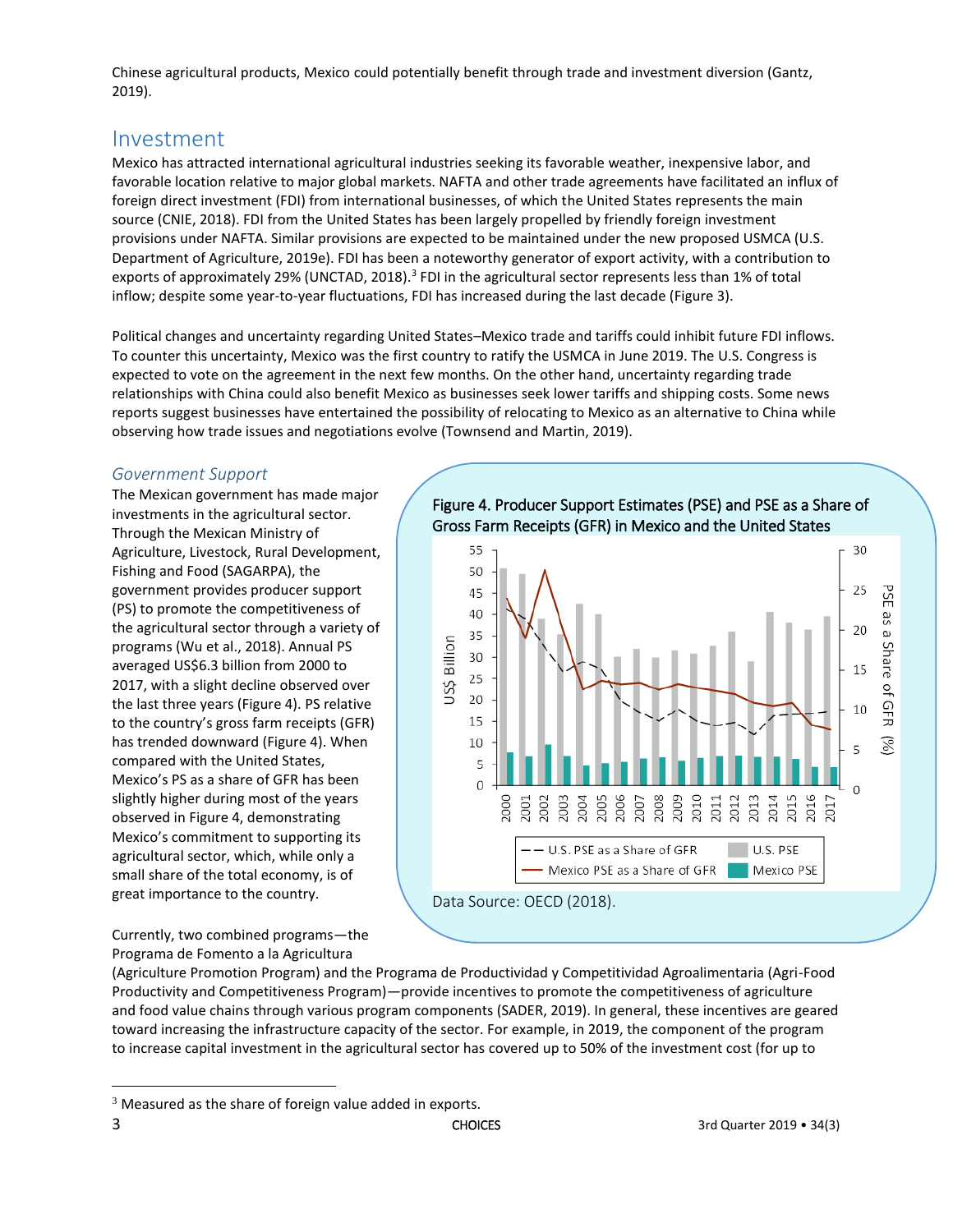US\$0.2 million)<sup>4</sup> in protected agriculture projects,<sup>5</sup> mechanization of production and post-harvest activities, storage infrastructure, and improved seed genetics (SADER, 2019).<sup>6</sup> Agriculture support programs have benefited the entire sector but have stimulated growth in the specialty crop industry in particular.

#### *Research and Development (R&D)*

Mexico's spending on agricultural R&D has shown modest growth over 2000–2013 (IFPRI, 2019). R&D as a share of agricultural GDP (research intensity) remains at around 1%, below the United States and other high-income countries, which have an average research intensity of 2.47% (Heisey and Fuglie, 2018). Given the importance of R&D as a generator of productivity growth in the agricultural sector, higher investment in research may be needed to generate increased levels of productivity and innovation, particularly for sectors that are lagging.

# Specialty Crops

A combination of climate and relatively lower production costs provides Mexico with a comparative advantage in

the production of fruit and vegetables. Mexico is a large producer and exporter of fruit and vegetables and ranks in the top two for global exports of avocados, tomatoes, asparagus, limes, chili, cauliflower, and broccoli (SIAP, 2018b). The expansion in the production capacity of the specialty crop sector is attributable to increases in both the extensive margin (acreage) and intensive margin (yields). Within this sector, the protected agriculture and organic production segments have seen notable increases in productive capacity.

Subsidies invested in the specialty crop sector—coupled with lower labor costs have resulted in an increase in production and exports to the United States (Figure 5), which in some cases compete with U.S. production, particularly in southern states (Wu et al., 2018). It has been argued that due in part to this competition, prices and production of fresh tomatoes in the United States have declined (Guan, Biswas, and Wu, 2017). Hodges et al.

 $\overline{\phantom{a}}$ 

#### Figure 5. Value of Selected Fruit and Vegetables Exported from Mexico to the United States



CAGR refers to compound annual growth rate.

(2019) estimate that a continuation of this trend would further affect the fruit and vegetable industry (tomatoes, peppers, strawberries, etc.) in Florida and other southern states.

It is important to highlight that, while imports from Mexico may compete with U.S. production, U.S. consumers have benefited from the year-round availability of fruit and vegetables as a result of trade flows (Knutson et al., 2014). The per capita availability of fresh fruit and vegetables in the United States increased by 22% and 15% between 1990 and 2017, respectively (U.S. Department of Agriculture, 2019b). The increase in availability of some

<sup>&</sup>lt;sup>4</sup> 4 million pesos, using a 2019 exchange rate of US\$1 to 19.16709 Mexican pesos.

<sup>&</sup>lt;sup>5</sup> "Protected agriculture" indicates crops produced under protective structures such as greenhouses, high tunnels, shade houses, etc.

 $<sup>6</sup>$  See Wu et al. (2018) for a detailed review of Mexico's subsidy structure in previous years.</sup>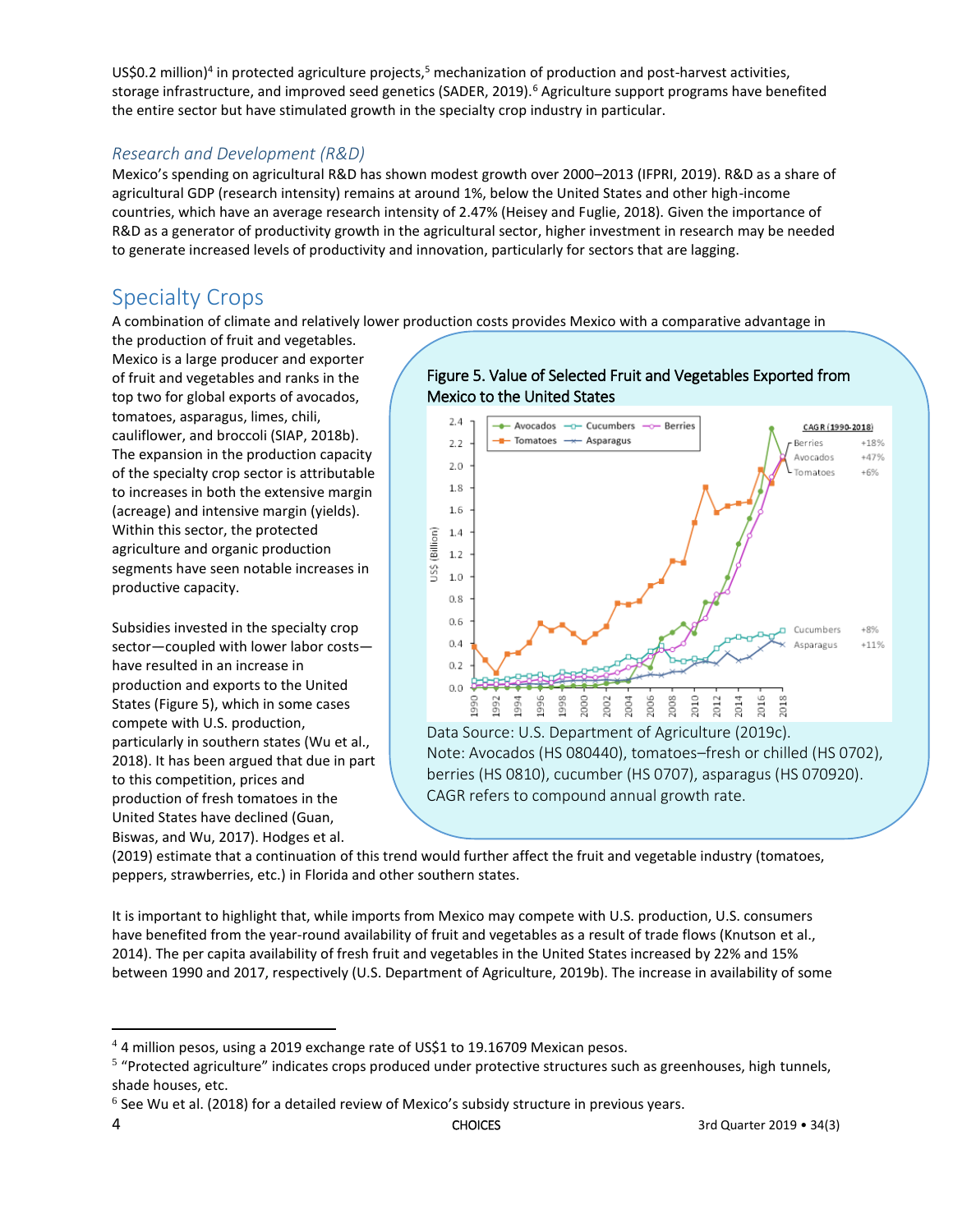selected fruit and vegetables has been significant, such as fresh tomatoes (33%), bell peppers (90%), cucumbers (71%), strawberries (133%), and avocados (429%).

#### *Protected Agriculture*

The production area classified as protected agriculture in Mexico increased at a compound annual growth rate (CAGR) of 28% during 2007–2017 (Figure 6). Currently, there are over 100,000 acres under protected agriculture, almost evenly divided among greenhouses, high tunnels, and shade houses. Protected agriculture has allowed producers to improve yields by increasing automation and year-round production while decreasing planted field area. One of the factors that has fueled this increase is the export potential of vegetables (U.S. demand), which has attracted both domestic and foreign capital (Bastida Tapia, 2017). In addition, the Mexican government has subsidized the adoption of protected agriculture as part of its producer support program (currently the

[Figure 6. Historical Area under Protected Agriculture in Mexico](http://www.choicesmagazine.org/UserFiles/image/CanalesFigure62.0.png) 



Data Source: SIAP (2015) and AMHPAC (2018). Authors' own calculations.

Note: Total protected area 104,877 acres = 42,442 hectares.

Agriculture Promotion Program). In 2019, incentives for protected agriculture projects have been offered for up to 50% of the investment cost (SADER, 2019). However, these subsidies are not unique to Mexico. The United States offers similar cost-share programs that subsidize improvements to infrastructure in agricultural land through programs such as the Environmental Quality Incentives Program–High Tunnel Initiative (U.S. Department of Agriculture, 2019a).

Most of the subsidies for protected agriculture in Mexico have been allocated to tomato, pepper, and cucumber production. In 2017, tomatoes accounted for approximately 36% of the area under protected production followed by berries, bell peppers, and cucumbers (Figure 6). Trends have also shown a large increase in the area dedicated to berries since 2014. Protected technology allows producers to obtain better and more consistent quality and greater phytosanitary control for the export market. It is estimated that around 85% of protected production in Mexico is exported (Padilla-Bernal et al., 2008).

#### *Tomato Industry*

Total tomato production area (open-field and protected) in Mexico has decreased, but total production volume has increased due to infrastructure investments and productivity gains (Figure 7). Protected production area



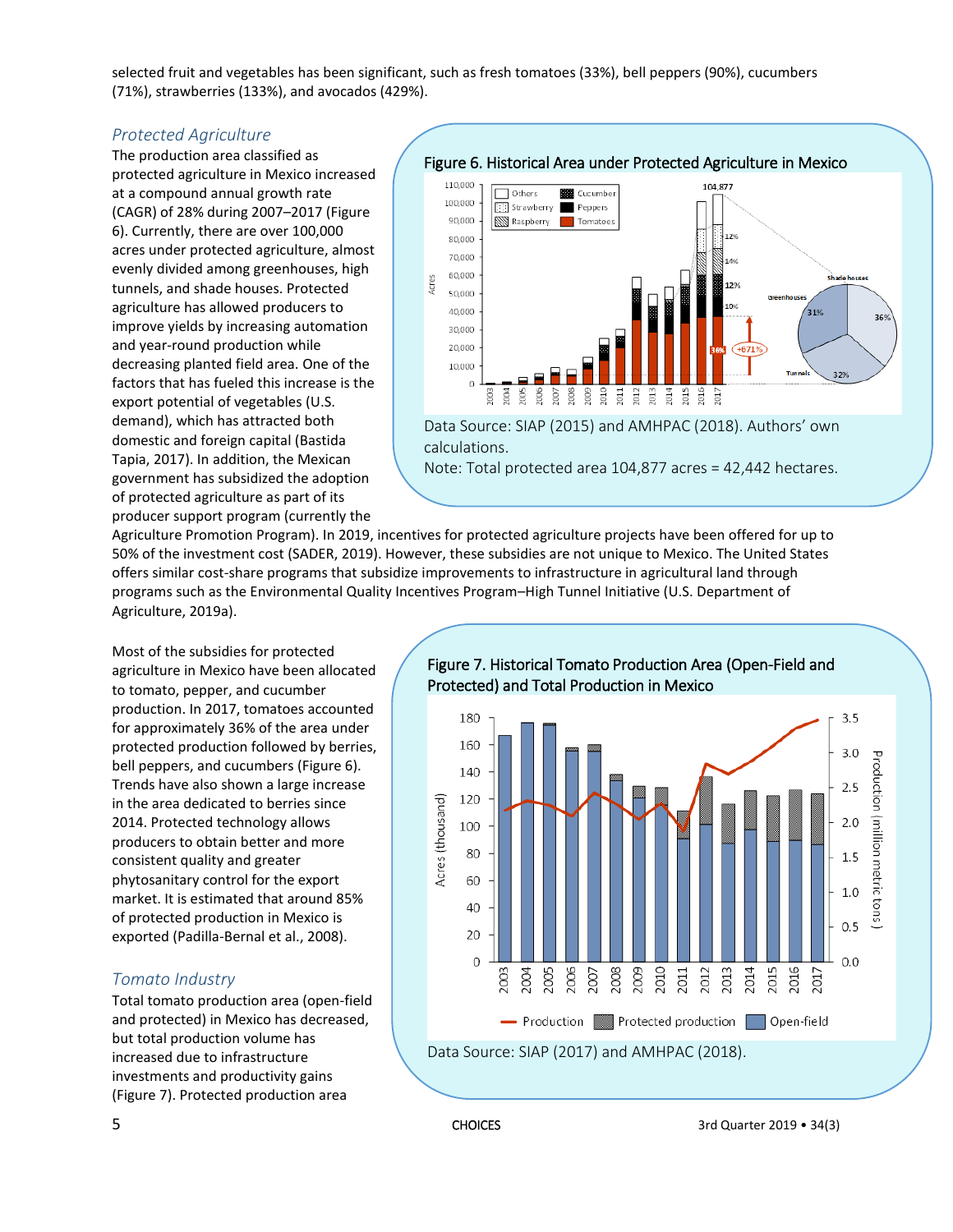accounted for only 30% of the total tomato area but contributed approximately 63% of total production in 2017. According to projections, tomato production and export capacity could increase by 46% and 77%, respectively, from 2016 to 2024 (SAGARPA, 2017b). The country's main strategies to increase the productivity of the industry include support to protected agriculture, improvements to irrigation technology, and investment in logistics and distribution infrastructure (SAGARPA, 2017b).

#### *Avocado Industry*

The avocado is one of Mexico's main export crops and the second-highest generator of foreign income (SIAP, 2018b). Mexico contributed 48% of total world avocado exports in 2016, four times higher than in 1990 (FAOstat, 2018). After an import ban based on the risk of pest infestation was gradually removed from 1997 to 2007, exports to the United States spiked when all states were allowed to import avocados (Peterson and Orden, 2008). Exports to the United States have grown to a CAGR of 15% during the last decade (Figure 5). In 2018, Mexico supplied 87% of the avocados imported into the United States (U.S. Department of Agriculture, 2019c).

Mexican production of avocados grew by 4.7 times from 1980 to 2017, while the area allocated increased by only 3.3 times in the same period (Figure 8). This is a strong indicator of Mexico's potential for avocado production as productivity levels continue to improve. It is estimated that Mexico has the potential to increase its avocado production from 2.03 million metric tons in 2017 to 3.16 million metric tons by 2030 (SAGARPA, 2017a). Mexico has developed a strategic plan covering the entire value chain. Production strategies include increased training in production, sustainable practices, sanitary standard certifications, and technologies to increase productivity. Other strategies include the promotion of avocado value-added enterprises and production and marketing organizations (UNCTAD, 2014; SAGARPA, 2017a). Export strategies include strengthening the market share of Mexican avocados in



the United States, Canada, Japan, and China and expanding exports into the European market. The promotion of free trade agreements and standardization of phytosanitary measures are also part of the country's overall strategic plan.

#### *Organic Industry*

Mexico is one of the top producers of organic vegetables in the world. With 115,084 acres, Mexico has the secondlargest production area after the United States (Dorais and Cull, 2017). Of this, it is estimated that 4,633 acres are protected production, mainly dedicated to organic tomato, cucumber, and pepper production (Dorais and Cull, 2017). Mexico is the leading exporter of organic products to the United States, with a share of around 10% (Demko et al., 2017). Mexico's relevance in the organic sector could increase as demand for organic products continues to rise in developed markets (Barrett et al., 2002; Jaenicke, Dimitri, and Oberholtzer, 2011). The U.S. Department of Agriculture (USDA) estimates that there are more than 1,600 USDA-certified organic operations in Mexico that can export certified organic products into the United States (U.S. Department of Agriculture, 2018).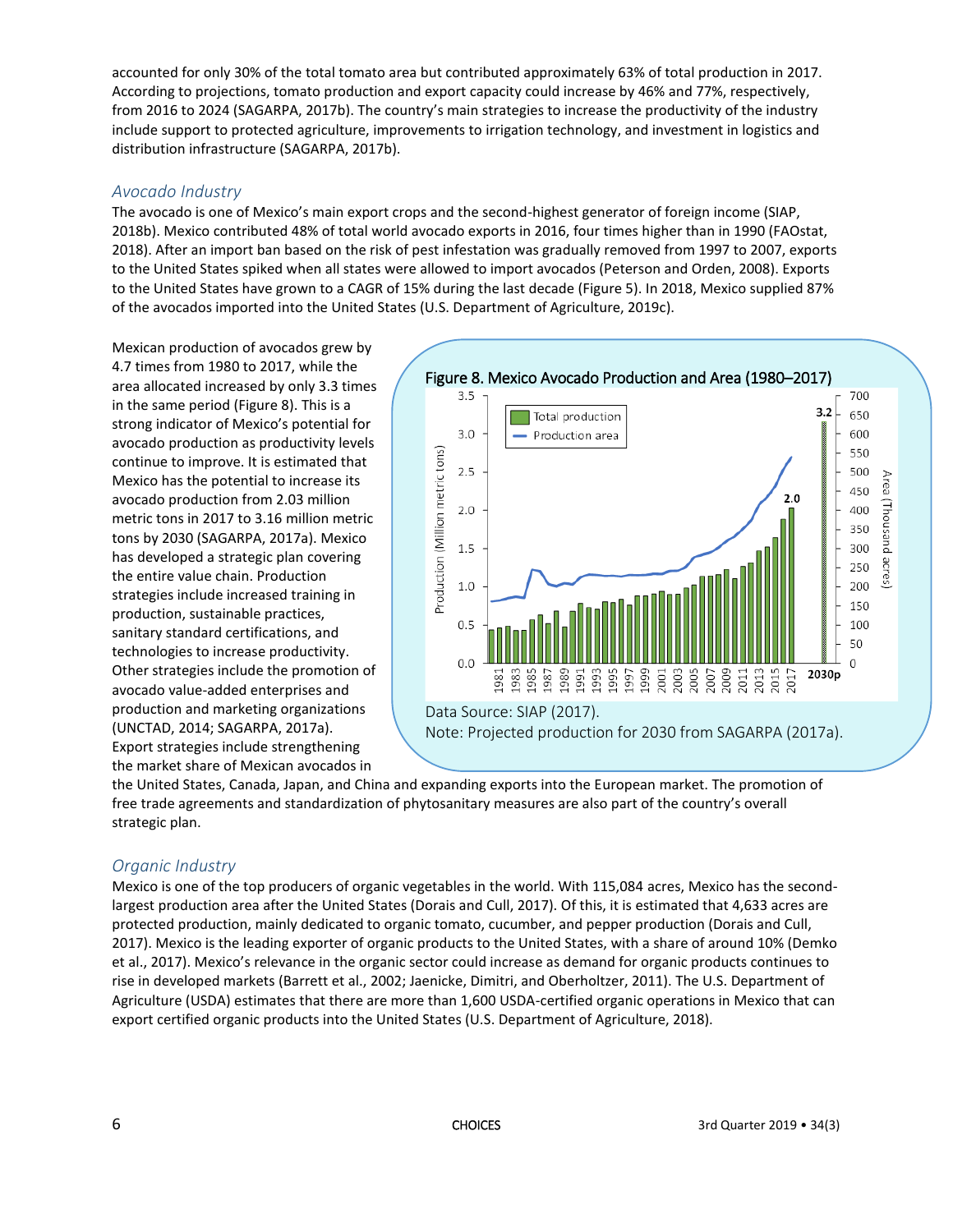# Beef Industry

Beef is the most important industry within the livestock sector in Mexico. Its cattle inventory, however, has remained relatively steady since the early 2000s (CEC, 2015) and only showed a moderate increase of 8% from 2008 to 2017 (SIAP, 2018a). Mexico and the United States have built a strong symbiotic relationship in the beef industry. Mexico, with its long growing season, extensive forage resources, and inexpensive labor, is an important global player in the cow–calf industry, while the United States, due to its corn production, has a comparative advantage relative to Mexico in finishing high-quality beef that is then exported worldwide. Mexico supplies the U.S. beef industry with enough cattle to allow feedlots to operate at or near capacity to maximize efficiency (Peel et al., 2011). By 2018, 67% of the cattle imported to the United States were supplied by Mexico (U.S. Department of Agriculture, 2019d). Mexico exports primarily steers and heifers to the United States (Figure 9),



which are then placed in U.S. stocker operations for backgrounding or finished in U.S. feedlots (Peel et al., 2011).

Two decades ago, the Mexican beef industry focused its efforts on improving cattle quality and health, which allowed it to successfully respond to the increasing U.S. demand for cattle (Peel et al., 2010). The challenge for Mexico is remaining as the primary live cattle supplier for the United States. This will depend on its ability to continue meeting the quality, health, and breeding standards demanded by the U.S. market (Peel et al., 2011). As Mexico's livestock production systems continue to intensify, productivity is expected to rise, increasing Mexico's production and export capacity.

# Challenges and Opportunities

 $\overline{\phantom{a}}$ 

The agricultural sector in Mexico has grown over the past decade, but the country still faces challenges and unrealized opportunities. While larger, technology-intensive operations in Mexico are competitive and generally supply the export market, Mexico's agricultural operations are predominantly small, with limited access to capital, infrastructure, and profitable markets.

The competitiveness of the sector could benefit from higher investment in rural infrastructure and business logistics to facilitate trade and commerce (UNCTAD, 2014).<sup>7</sup> The capacity to meet food safety, food labeling, and sanitary and phytosanitary standards seems to remain a barrier for some exporting companies in Mexico, particularly as new regulations such as the Food Safety and Modernization Act tighten verification restrictions for produce imported into the United States. While Mexico has made improvements in these areas, more investment in the country's capacity to assist producers through extension education and for verification control is still needed (UNCTAD, 2014). In addition, the country's R&D levels are low relative to other countries. More investment in research may be needed to support productivity growth in the sector.

**<sup>7</sup>** CHOICES 3rd Quarter 2019 • 34(3)  $7$  UNCTAD (2014) estimates that logistical costs in Mexico could double those observed in the United States.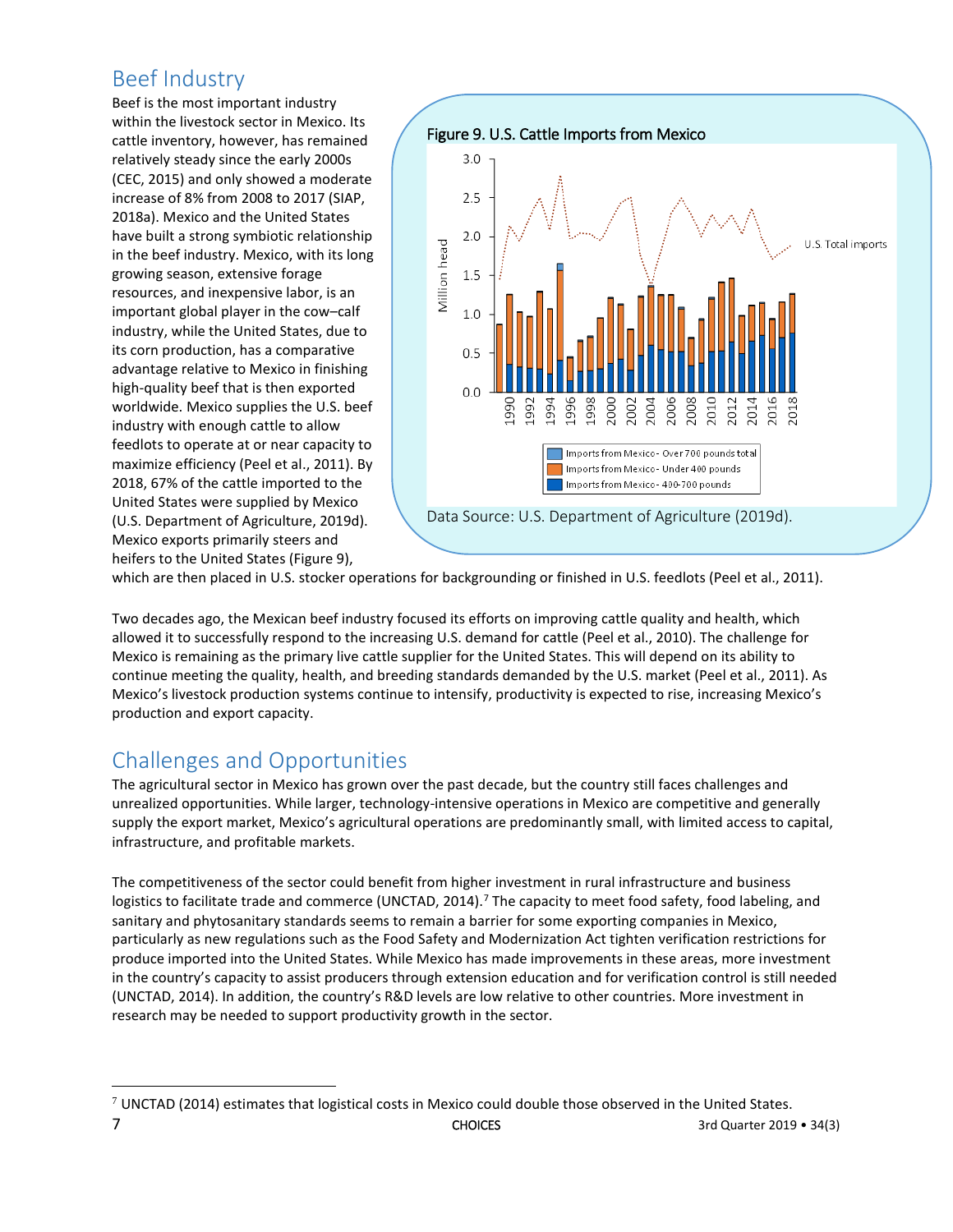Mexico's proximity to the United States, coupled with a strong trade agreement, has opened doors for Mexico's products into the United States, which has resulted in an increase in agricultural exports. However, the country's dependency on the U.S. market also makes it vulnerable to foreign and trade policy changes in the United States. Currently, immigration issues have slowed trade discussions and the current U.S. administration's positions on trade could affect Mexico's agricultural sector. This uncertainty also impacts investment in the sector, which is key to sustaining growth (García-Winder and Chavarría, 2017).

In addition, uncertainty regarding the potentially protectionist policies of the new Mexican administration could reduce investors' confidence in the country and stifle investment in the sector (Gantz, 2019). Since the inauguration of Mexican President Obrador in 2018, the administration has announced efforts to reduce Mexico's dependence on U.S. imports, but questions remain regarding Mexico's comparative advantage when producing grains, cereals, dairy, and meat. It is unclear how a sufficient level of mechanization and productivity can be achieved to increase domestic competitiveness against imports from the United States (Gantz, 2019). This will require further investment in building the productive capacity of these sectors. In 2019, the Mexican government launched a program targeting less developed rural communities to ensure access to fertilizers, credit, price guarantees, and other producer incentives (Haro, 2019; López Obrador, 2019). Some groups have criticized the program because it does not play to the comparative advantage of the country and is not designed to benefit larger-scale farmers, who are responsible for the majority of commercial production. A major concern is that these new policies have added more restrictions and created uncertainty in the agricultural sector, which could prevent large-scale producers from planning in the long term (Blanco, 2019).

## Conclusion

Some subsectors within Mexican agriculture have significant production and growth potential. Government support and FDI have resulted in the capitalization of some agricultural industries and propelled the growth in production capacity and trade. For example, the area under protected agriculture has expanded significantly and the production and export of tomatoes, berries, and other vegetables have enjoyed considerable growth. In addition, the avocado industry has developed substantially during the last two decades and exports to the United States have sharply increased. The importance of the avocado industry in Mexico cannot be underestimated, as it has become the second-largest generator of foreign income and has additional expansion capacity.

Nonetheless, challenges still abound in Mexico, where greater investment in infrastructure, business logistics, access to production inputs, and credit is needed. Mexico's trade dependency on the United States and uncertainty regarding the policy direction of the new Mexican and U.S. administrations could affect investment. Mexico, however, could benefit from trade and investment diversion as a result of United States–China trade disputes.

# For More Information

- Ahmed, L. 2018. "U.S. Corn Exports to Mexico and the North American Free Trade Agreement." USITC Working Paper. Washington, DC: U.S. International Trade Commission. Available online: [https://www.usitc.gov/publications/332/working\\_papers/ahmed.htm.](https://www.usitc.gov/publications/332/working_papers/ahmed.htm) Accessed July 2019.
- Asociación Mexicana de Horticultura Protegida (AMHPAC). 2018. Portal de Negocios y Mercados. Available online: [http://amhpac.org/negociosymercados/socios/produccion/.](http://amhpac.org/negociosymercados/socios/produccion/) Accessed June 2019.
- Barrett, H.R., A.W. Browne, P.J.C. Harris, and K. Cadoret. 2002. "Organic Certification and the UK Market: Organic Imports from Developing Countries." *Food Policy* 27(4): 301–318.
- Bastida Tapia, A. 2017. "Evolución y Situación Actual de la Agricultura Protegida en México." Sexto Congreso Internacional de Investigación en Ciencias Básicas y Agronómicas. Available online: [http://dicea.chapingo.mx/wp-content/uploads/2018/05/MEMORIA\\_MESA\\_3\\_2\\_CONGRESO2017.pdf](http://dicea.chapingo.mx/wp-content/uploads/2018/05/MEMORIA_MESA_3_2_CONGRESO2017.pdf)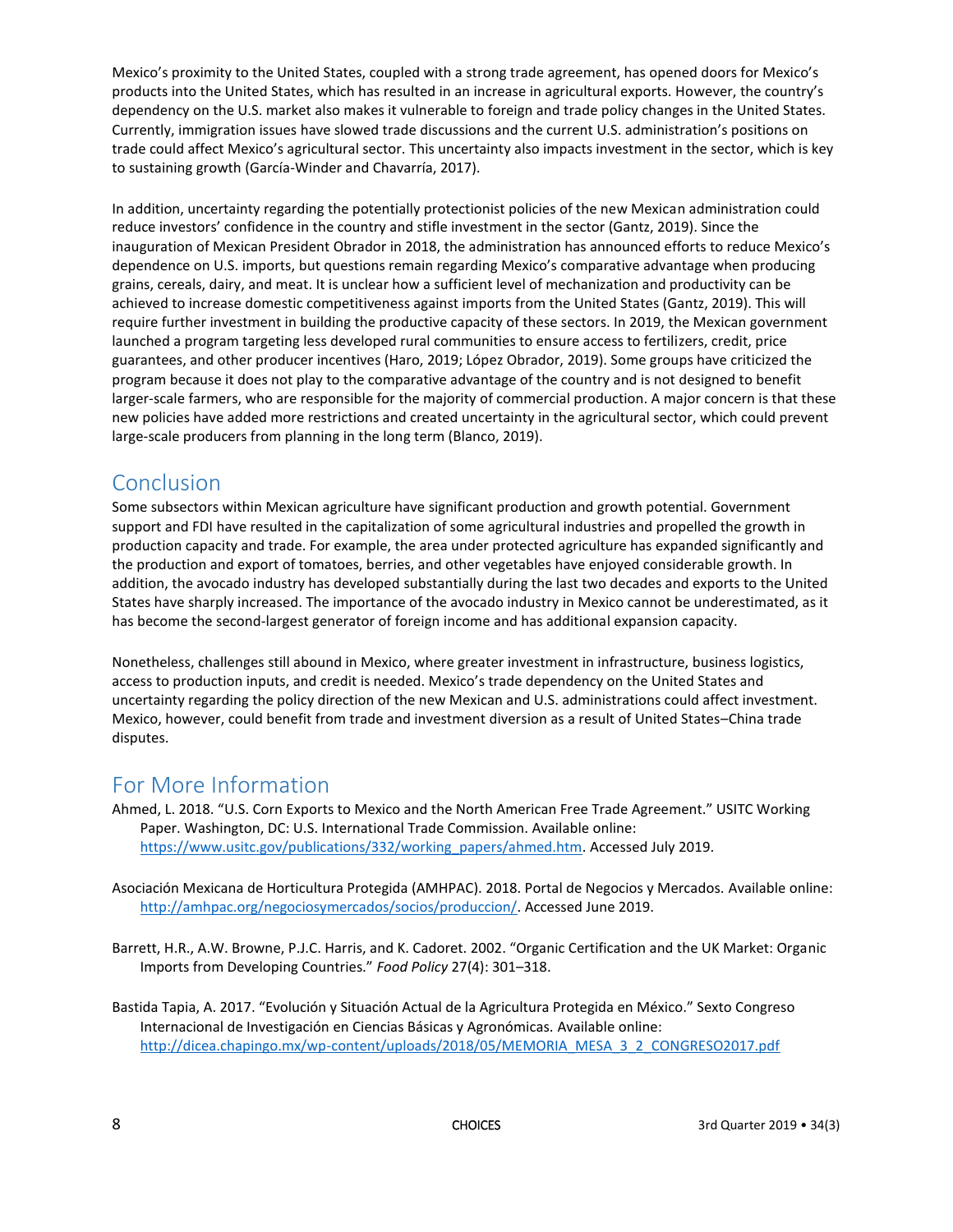- Blanco, D. 2019, March 29. "Incentivos de AMLO Dejan Fuera a Grandes Agricultores y se 'Prenden' las Alarmas en el Sector." *El Financiero*. Available online[: https://www.elfinanciero.com.mx/economia/incentivos-de-amlo](https://www.elfinanciero.com.mx/economia/incentivos-de-amlo-dejan-fuera-a-grandes-agricultores-y-se-prenden-las-alarmas-en-el-sector)[dejan-fuera-a-grandes-agricultores-y-se-prenden-las-alarmas-en-el-sector.](https://www.elfinanciero.com.mx/economia/incentivos-de-amlo-dejan-fuera-a-grandes-agricultores-y-se-prenden-las-alarmas-en-el-sector) Accessed July 2019.
- Commission for Environmental Cooperation (CEC). 2015. *North American Ranching Industries, Beef Cattle Trade, and Grasslands: Status and Trends*. Montreal, Canada: Commission for Environmental Cooperation.
- Comisión Nacional de Inversiones Extranjeras (CNIE). 2018. Informe Estadístico sobre el Comportamiento de la Inversión Extranjera Directa en México (Enero–Marzo de 2018). Available online: [https://www.gob.mx/cms/uploads/attachment/file/442866/Informe\\_Congreso-2018-4T.pdf.](https://www.gob.mx/cms/uploads/attachment/file/442866/Informe_Congreso-2018-4T.pdf) Accessed June 2019.
- Demko, I., R. Dinterman, M. Marez, and E. Jaenicke. 2017. "Report of the Organic Trade Association: U.S. Organic Trade Data: 2011 to 2016." Available online: [https://ota.com/tradedata.](https://ota.com/tradedata) Accessed August 2019.
- Dorais, M., and A. Cull. 2017. "Organic Protected Horticulture in the World." *Acta Horticulturae* 1164: 9–22.
- FAOStat. 2018. *Data: Crop and Livestock Products*. Available online[: http://www.fao.org/faostat/en/#data/TP.](http://www.fao.org/faostat/en/#data/TP)  Accessed June 2019.
- Gantz, D.A. 2019. "The U.S.-Mexico Trade Relationship under AMLO: Challenges and Opportunities." Arizona Legal Studies Discussion Paper No. 19-06. Houston, TX: Mexico Center, Rice University's Baker Institute for Public Policy. Available online: [https://ssrn.com/abstract=3377591.](https://ssrn.com/abstract=3377591)
- García-Winder, M., and H. Chavarría (eds.). 2017. "The Outlook for Agriculture and Rural Development in the Americas: A Perspective on Latin America and the Caribbean 2017-2018." ECLAC, FAO, IICA. Available online: [https://repositorio.cepal.org/handle/11362/42282.](https://repositorio.cepal.org/handle/11362/42282) Accessed June 2019.
- Guan, Z., T. Biswas, and F. Wu. 2017. "The US Tomato Industry: An Overview of Production and Trade." Publication #FE1027. Gainesville, Florida: University of Florida. Institute of Food and Agricultural Sciences. Available online[: https://edis.ifas.ufl.edu/fe1027.](https://edis.ifas.ufl.edu/fe1027) Accessed June 2019.
- Haro, L.F. 2019, January 7. "Presupuesto para el Campo 2019." *Inforural*. Available online: [https://www.inforural.com.mx/presupuesto-para-el-campo-2019/.](https://www.inforural.com.mx/presupuesto-para-el-campo-2019/) Accessed July 2019.
- Heisey, P.H., and K.O. Fuglie. 2018. *Agricultural Research Investment and Policy Reform in High-Income Countries*. Washington, DC: U.S. Department of Agriculture, Economic Research Service, Economic Research Report ERR-249, May.
- Hodges, A., C. Court, R. Clouser, L. House, Z. Guan, F. Wu, S. Li, and T. Luo. 2019. "Potential Economic Impacts in Florida of Increased Imports of Mexican Fruits and Vegetables." Gainesville, FL: University of Florida, Institute of Food and Agricultural Sciences, Economic Impact Analysis Program. Available online: [https://fred.ifas.ufl.edu/pdf/economic-impact-analysis/MexicoFruit&Vegetable.pdf.](https://fred.ifas.ufl.edu/pdf/economic-impact-analysis/MexicoFruit&Vegetable.pdf) Accessed June 2019.
- International Food Policy Research Institute (IFPRI). 2019. *Agricultural Science and Technology Indicators: Mexico*. Available online[: https://www.asti.cgiar.org/mexico?country=MEX&lang=en.](https://www.asti.cgiar.org/mexico?country=MEX&lang=en) Accessed June 2019.
- International Trade Center (ITC). 2019. *Trade Map. List of products at 4 digits level exported by Mexico in 2018.* Available online: [https://www.trademap.org/Product\\_SelProductCountry.aspx?nvpm=1%7c484%7c%7c%7c%7cTOTAL%7c%7c](https://www.trademap.org/Product_SelProductCountry.aspx?nvpm=1%7c484%7c%7c%7c%7cTOTAL%7c%7c%7c4%7c1%7c1%7c2%7c1%7c1%7c1%7c1%7c1) [%7c4%7c1%7c1%7c2%7c1%7c1%7c1%7c1%7c1.](https://www.trademap.org/Product_SelProductCountry.aspx?nvpm=1%7c484%7c%7c%7c%7cTOTAL%7c%7c%7c4%7c1%7c1%7c2%7c1%7c1%7c1%7c1%7c1) Accessed May 2019.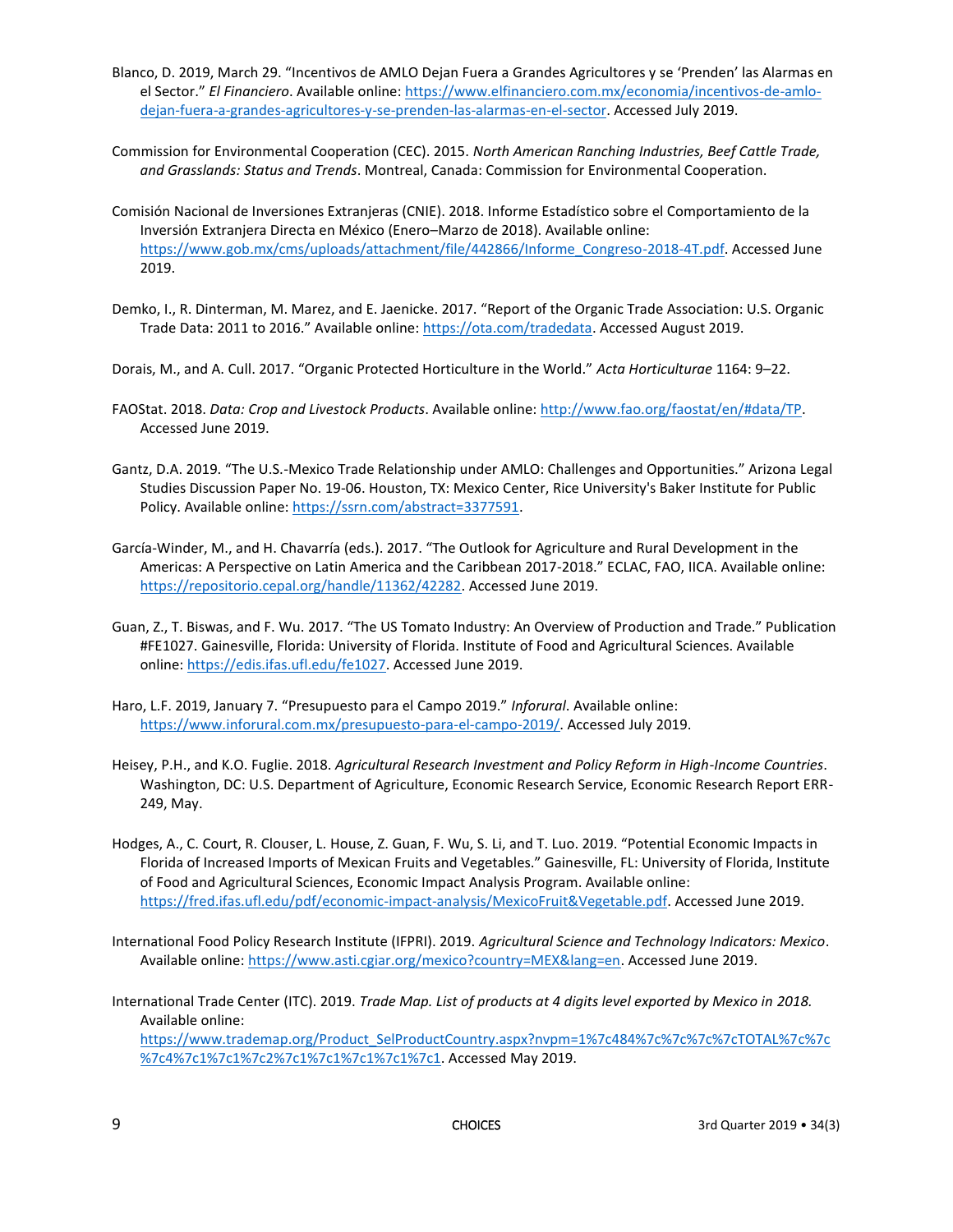- Jaenicke, E., C. Dimitri, L. Oberholtzer. 2011. "Retailer Decisions about Organic Imports and Organic Private Labels." *American Journal of Agricultural Economics* 93(2): 597–603.
- Knutson, R.D., M.A. Palma, M. Paggi, J. Seale, L.A. Ribera, and D. Bessler. 2014. "Role of Trade in Satisfying U.S. Fresh Fruit and Vegetable Demand." *Journal of International Food & Agribusiness Marketing* 26(4): 326–343.
- López Obrador, A.M. 2019. *Impulso al Sector Agropecuario y Pesquero. Conferencia Presidente AMLO* [YouTube video, 2:11:54]. Available online: https://www.youtube.com/watch?time\_continue=12&v=sZeFYGfL5LQ. Accessed July 2019.
- Organisation for Economic Co-operation and Development (OECD). 2018. "Producer and Consumer Support Estimates." *OECD Agriculture Statistics* (database). Available online: [https://stats.oecd.org/viewhtml.aspx?QueryId=84839&vh=0000&vf=0&l&il=&lang=en#.](https://stats.oecd.org/viewhtml.aspx?QueryId=84839&vh=0000&vf=0&l&il=&lang=en) Accessed May 2019.
- Padilla-Bernal, L.E., A.F. Rumayor-Rodríguez, and O. Pérez- Veyna. 2008. La Competitividad Sistémica de la Industria del Tomate de Agricultura Protegida en Zacatecas. *Mercados y Negocios* 18(9): 38–59.
- Peel, D.S., R.J. Johnson, and K.H. Mathews. 2010. *Cow-Calf Beef Production in Mexico.* Washington, DC: U.S. Department of Agriculture, Economic Research Service, Outlook Report LDP-M-186-01, November.
- Peel, D.S., K.H. Mathews, and R.J. Johnson. 2011. *Trade, the Expanding Mexican Beef Industry, and Feedlot and Stocker Cattle Production in Mexico*. U.S. Department of Agriculture, Economic Research Service, Outlook Report LDP-M-206-01, August.
- Peterson, E.B., and D. Orden. 2008. "Avocado Pests and Avocado Trade." *American Journal of Agricultural Economics* 90(2): 321–335.
- Secretaría de Agricultura y Desarrollo Rural (SADER). 2019. "Acuerdo por el que se dan a Conocer las Reglas de Operación del Programa de Fomento a la Agricultura de la SADER para el Ejercicio 2019." *Diario Oficial de la Federación*, sixth session. Available online: [https://www.gob.mx/cms/uploads/attachment/file/447280/Programa\\_de\\_Fomento\\_a\\_la\\_Agricultura.pdf.](https://www.gob.mx/cms/uploads/attachment/file/447280/Programa_de_Fomento_a_la_Agricultura.pdf) Accessed June 2019.
- Secretaría de Agricultura, Ganadería, Desarrollo Rural, Pesca y Alimentación (SAGARPA). 2017a. *Planeación Agrícola Nacional 2017-2030: Aguacate Mexicano*. Available online: [https://www.gob.mx/cms/uploads/attachment/file/257067/Potencial-Aguacate.pdf.](https://www.gob.mx/cms/uploads/attachment/file/257067/Potencial-Aguacate.pdf) Accessed June 2019.
- Secretaría de Agricultura, Ganadería, Desarrollo Rural, Pesca y Alimentación (SAGARPA). 2017b. *Planeación Agrícola Nacional 2017-2030: Jitomate Mexicano*. Available online: [https://www.gob.mx/cms/uploads/attachment/file/257077/Potencial-Jitomate.pdf.](https://www.gob.mx/cms/uploads/attachment/file/257077/Potencial-Jitomate.pdf) Accessed June 2019.
- Secretaría de Economía. 2015. Comercio Exterior/Países con Tratados y Acuerdos Firmados con México. Available online[: https://www.gob.mx/se/acciones-y-programas/comercio-exterior-paises-con-tratados-y-acuerdos](https://www.gob.mx/se/acciones-y-programas/comercio-exterior-paises-con-tratados-y-acuerdos-firmados-con-mexico)[firmados-con-mexico.](https://www.gob.mx/se/acciones-y-programas/comercio-exterior-paises-con-tratados-y-acuerdos-firmados-con-mexico) Accessed June 2019.
- Secretaría de Economía. 2018. Tratado de Libre Comercio México Unión Europa Modernizado Capitulado. Available online[: https://www.gob.mx/tlcuem.](https://www.gob.mx/tlcuem) Accessed June 2019.
- Servicio de Información Agroalimentaria y Pesquera (SIAP). 2015. *Datos Abiertos. Estadística de Producción Agrícola. Superficie Cubierta y Número de Instalaciones de Agricultura Protegida*. Available online: [http://infosiap.siap.gob.mx/gobmx/datosAbiertos.php.](http://infosiap.siap.gob.mx/gobmx/datosAbiertos.php) Accessed June 2019.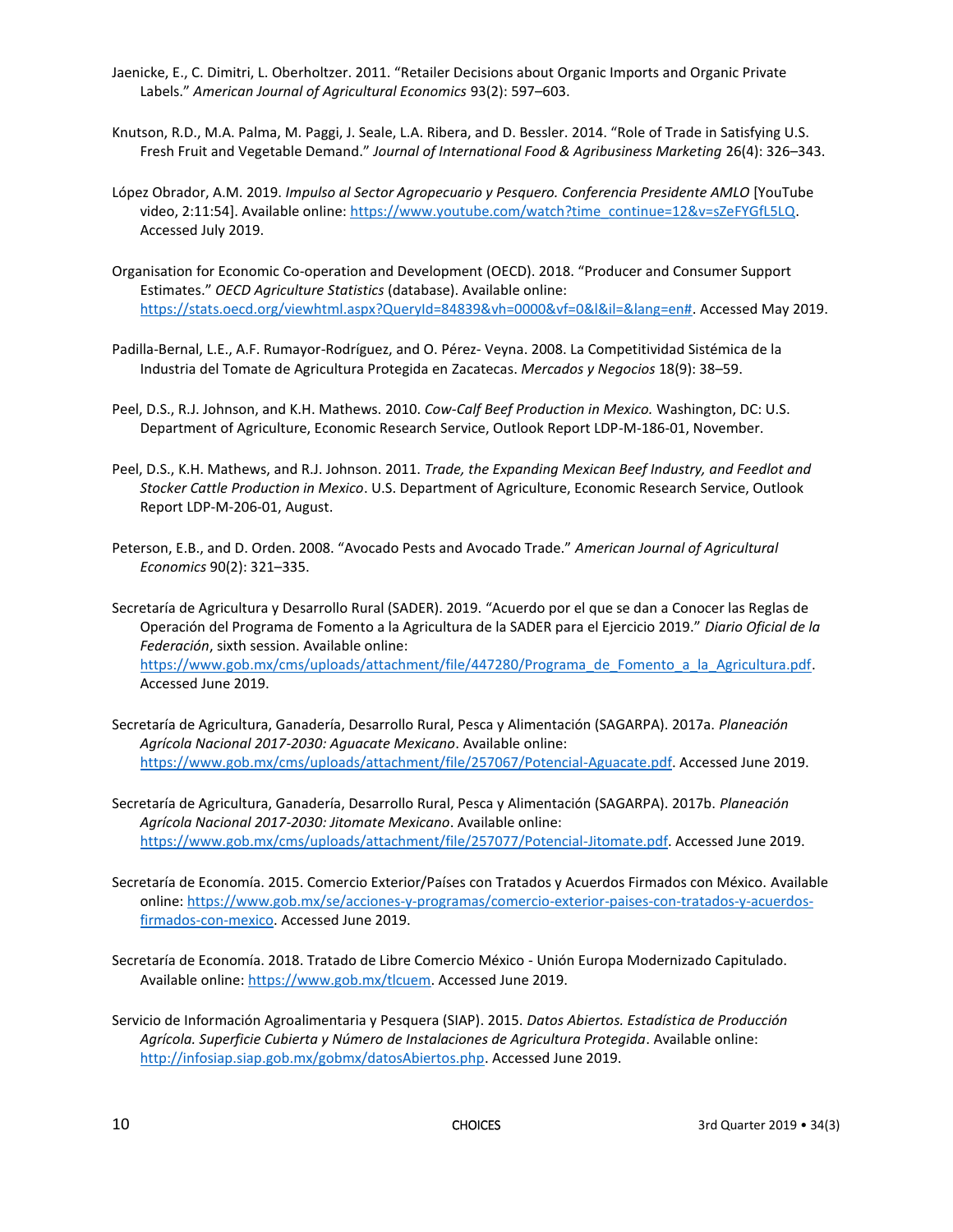Servicio de Información Agroalimentaria y Pesquera (SIAP). 2017. *Anuario Estadístico de la Producci*ó*n Agrícola.*  Available online[: https://nube.siap.gob.mx/cierreagricola/.](https://nube.siap.gob.mx/cierreagricola/) Accessed June 2019.

- Servicio de Información Agroalimentaria y Pesquera (SIAP). 2018a. *Acciones y Programas*. Available online: [https://www.gob.mx/siap/acciones-y-programas/produccion-pecuaria.](https://www.gob.mx/siap/acciones-y-programas/produccion-pecuaria) Accessed June 20, 2019.
- Servicio de Información Agroalimentaria y Pesquera (SIAP). 2018b. *2012-2018 Food & Agricultural Atlas*. Available online[: https://nube.siap.gob.mx/gobmx\\_publicaciones\\_siap/pag/2018/Agricultural-Atlas-2018.](https://nube.siap.gob.mx/gobmx_publicaciones_siap/pag/2018/Agricultural-Atlas-2018) Accessed June 2019.
- Townsend, M., and E. Martin. 2019, March 27. "U.S. and China Got into a Trade War—and Mexico Walked Away Richer." *LA Times*.
- UN Comtrade Database, International Trade Center. 2018. *Bilateral Trade between Mexico and United States of America*. Available online: [https://www.trademap.org/\(X\(1\)S\(0qmevxbdmnsvho55lq5hms55\)\)/tradestat/Bilateral\\_TS.aspx.](https://www.trademap.org/(X(1)S(0qmevxbdmnsvho55lq5hms55))/tradestat/Bilateral_TS.aspx) Accessed June 2019.
- United Nations Conference on Trade and Development (UNCTAD). 2014. *Mexico's Agricultural Development: Perspectives and Outlook*. New York, NY, and Geneva: United Nations.
- United Nations Conference on Trade and Development (UNCTAD). 2018. *World Investment Report 2018: Investment and New Industrial Policies*. New York, NY, and Geneva: United Nations.
- U.S. Department of Agriculture. 2018. *International Trade with Mexico*. Washington, DC: U.S. Department of Agriculture, Agricultural Marketing Service. Available online: [https://www.ams.usda.gov/services/organic](https://www.ams.usda.gov/services/organic-certification/international-trade-mexico)[certification/international-trade-mexico.](https://www.ams.usda.gov/services/organic-certification/international-trade-mexico) Accessed June 2019.
- U.S. Department of Agriculture. 2019a. *Financial Assistance–Environmental Quality Incentives Program*. Washington, DC: U.S. Department of Agriculture, Natural Resource Conservation Service. Available online: [https://www.nrcs.usda.gov/wps/portal/nrcs/main/national/programs/financial/eqip/.](https://www.nrcs.usda.gov/wps/portal/nrcs/main/national/programs/financial/eqip/) Accessed August 2019.
- U.S. Department of Agriculture. 2019b. *Food Availability (per Capita) Data System*. Washington, DC: U.S. Department of Agriculture, Economic Research Service. Available online[: https://www.ers.usda.gov/data](https://www.ers.usda.gov/data-products/food-availability-per-capita-data-system/)[products/food-availability-per-capita-data-system/.](https://www.ers.usda.gov/data-products/food-availability-per-capita-data-system/) Accessed August 2019.
- U.S. Department of Agriculture. 2019c. *Historical FAS USTrade Online selections.* Washington, DC: U.S. Department of Agriculture, Foreign Agricultural Service. Available online: [https://apps.fas.usda.gov/gats/ExpressQuery1.aspx.](https://apps.fas.usda.gov/gats/ExpressQuery1.aspx) Accessed June 2019.
- U.S. Department of Agriculture. 2019d. *Livestock and Meat International Trade Data. Cattle: Annual and Cumulative Year-to-Date U.S. Trade - All Years and Countries*. Washington, DC: U.S. Department of Agriculture, Economic Research Service. Available online: [https://www.ers.usda.gov/data-products/livestock-and-meat](https://www.ers.usda.gov/data-products/livestock-and-meat-international-trade-data/)[international-trade-data/.](https://www.ers.usda.gov/data-products/livestock-and-meat-international-trade-data/) Accessed June 2019.
- U.S. Department of Agriculture. 2019e. *Mexico Trade & FDI*. Washington, DC: U.S. Department of Agriculture, Economic Research Service. Available online: [https://www.ers.usda.gov/topics/international-markets-us](https://www.ers.usda.gov/topics/international-markets-us-trade/countries-regions/nafta-canada-mexico/mexico-trade-fdi/)[trade/countries-regions/nafta-canada-mexico/mexico-trade-fdi/.](https://www.ers.usda.gov/topics/international-markets-us-trade/countries-regions/nafta-canada-mexico/mexico-trade-fdi/) Accessed June 2019.

World Bank. 2019. *Agriculture, Forestry, and Fishing, Value Added (% of GDP)*. Available online: [https://data.worldbank.org/indicator/NV.AGR.TOTL.ZS?locations=MX.](https://data.worldbank.org/indicator/NV.AGR.TOTL.ZS?locations=MX) Accessed June 2019.

Wu, F., B. Qushim, M. Calle, and Z. Guan. 2018. "Government Support in Mexican Agriculture." *Choices* 33(3):1–11.